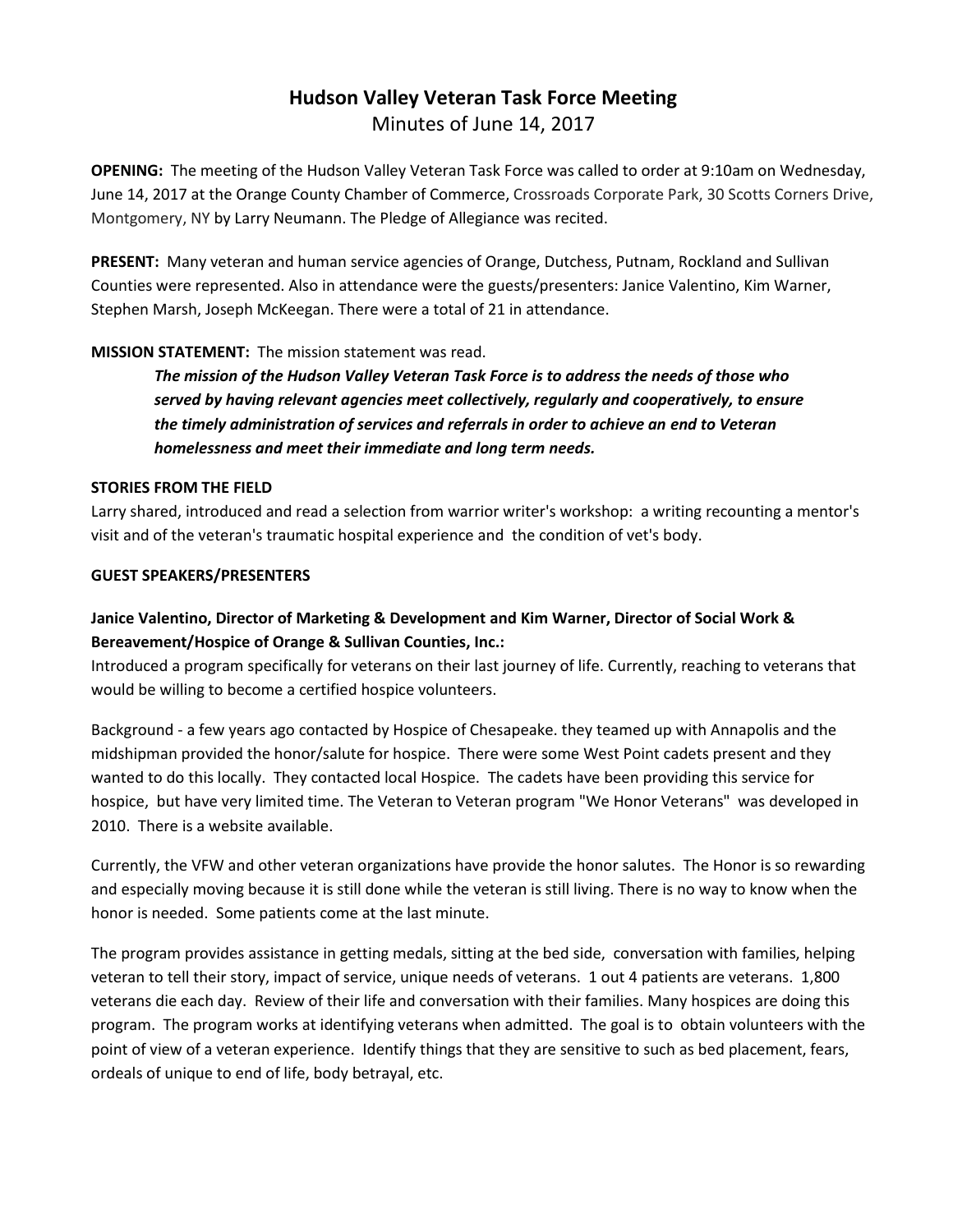Story shared of: Sullivan County veteran, he was very quiet. Humbly admitted to being a gunner sergeant and connected with one veteran volunteer. He shared how he became almost homeless; estranged from his family. He was asked about creating a recognition event. He was reluctant and then agreed to a small honor event. He wanted, Oreos and root beer for his event with the Chaplain, Veteran mentor, nurse and others important in his life. Provided pins and a blanket. This moment was about 20 minutes. At that point, he was legally blind and did not want to leave his bed but the volunteers convinced him. He said, "I should not be scared I'm a soldier, but I am very scared." The volunteer come to be with him at the end of life. He did not die alone.

Looking for people with the veteran experience to volunteer. The volunteer process is multi faceted - education in conditions, HIPA and other sensitivity awareness.

Question: Any statistics about veterans in the region? 900 program participants about 75% were veterans.

Question: Where does this care occur? 11 bed facility in Newburgh, some in their nursing homes, and others in their homes. All participants have a team that works with them.

A poster with pictures of Honor salutes and a patriotic blanket was shared with the group. A blanket is given to each veteran; pin with we honor veterans, a child's card and a certificate personalized for veteran. Bridge generations with cards provided with children in scouting troops and other groups. These become treasurers for the family. Even for a unresponsive participant, the family was willing to have honor/salute and the family was very appreciate.

*Discussion:* David Lionheart - Another way to honor veteran participants, he would like to propose to his connection with the Renegades to have name of veteran written on player's jersey and provide it to family after game.

Questions: how long does it take to organize the salute? depends on the type of recognition wanted by veteran or family.

Shared forms of program and a printed story.

# **Stephen Marsh, Director of Pharmacy US Army and Joseph McKeegan, Pharmacist/Vet2Vet Facilitator; Veteran Wellness Program:**

Preemptive program primarily about medication usage. Joseph McKeegan started with the Joseph P. Dwyer training and provided a medication component. Bring veterans into program talk to them one on one to meet and discuss medications. Veteran's talking to veterans.

Medication side - Most people don't ask questions. Program to break barrier down to discuss the medication, treatment and partner with physicians. Discuss side effects and continue working to help the individual. Most veterans today get medications from VA system. Identifying veterans - many receive medications through mail order and do not have a discussion about their medication and treatment.

Brown bag evaluation - bring in all medications in bag and sit down and have a discussion about the reason for each one. Some situations patients are taking duplicate treatments. Some have payment issues because of high cost of medications so are not taking much needed medication. Possibly find a revenue stream to provide medications. Wellness program identified vaccinations needed. Identify best program/treatment and keep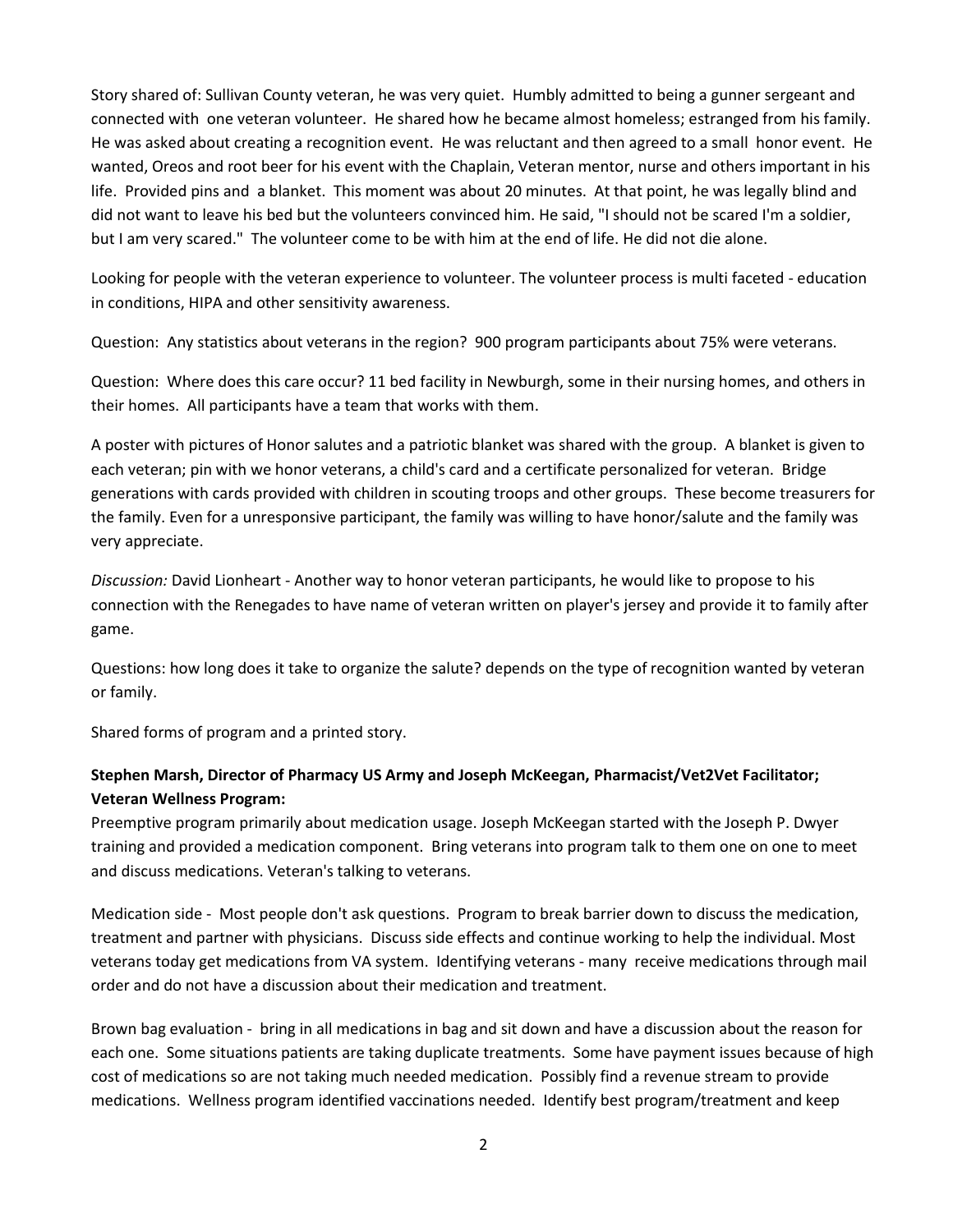patient on it. Evaluating, provide timely medication, delivery, calling customers when medications are not picked up; also provide support program for activities - ace bandages, etc. Guidance for patients. Also, provide information and facilitate usage of other programs that are wellness related.

Question: Who can we work with to assist our participants? Talk to Physician? Outreach program connect with the agencies of this task force. VA system is not friendly, regimented. we are friendly, a local program to assist veterans with wellness.

Do Veterans come to you? Yes. Vet2Vet programs can provide rides, and other veteran groups will also assist.

A onetime visit and then a phone conversation for future advisement. Orange Country delivery. A place that they can speak to someone about how their medication is making them feel. Joseph willing to call doctors when there is a problem with dosage.

Question: A conversation about the comment about VA is not friendly. More convenient for a veteran to go to his/her local pharmacy and doctor.

Question: Linda McNIff - Have you come across the opiod epidemic? He does not see it at his pharmacy. Highly monitored medication situation. NYS has the best system of controlled substance. The electronic system for the controlled substance prescriptions all is documented. Prescriptions are not filled until 3 day prior to the need. A tightening of availability of the controlled substances. Pharmacies can be locked out of ordering.

Another issue is community pharmacies running out of medication. Many customers are 9/11 survivors needing treatment and medication is not available. Also, people at end of life situations find medications unavailable. The controlled substance is coming from out of the country. Production is being cut by a government mandate and does not help our pharmacists. Some patients suffering from cancer in need of high doses of narcotics, and sometimes it is not available.

# **VETERAN SERVICE AND COUNTY UPDATES:**

- **Dutchess County**
	- o **VSO: Nelson "Eddy" Rivera, Director - excused**
	- o **Vet2Vet: Robert Jennings, Program Manager - excused**
- **Orange County**
	- o **VSO: Christian Farrell, Director -** Barbara reported, An event to salute veterans of Orange County will be held on July 15th at the Orange County Park. There are 100 spots, veterans will be provided with dinner and a fireworks show. If anyone know a veteran that should be honored please contact the Orange County Veteran Service Office at (845) 291-2470.
	- o There has been an increase in calls for veterans in need of home care. There is a gap in coverage and many veterans cannot afford this specialized care. It would be a benefit to identify or provide these services. The need to relieve caretakers is important. Suggestion: Everyday Angels. Contact Orange County but there is an income eligibility. Call to Anne Milligan, revealed that the VA is maxed out. Nicole to look into this issue.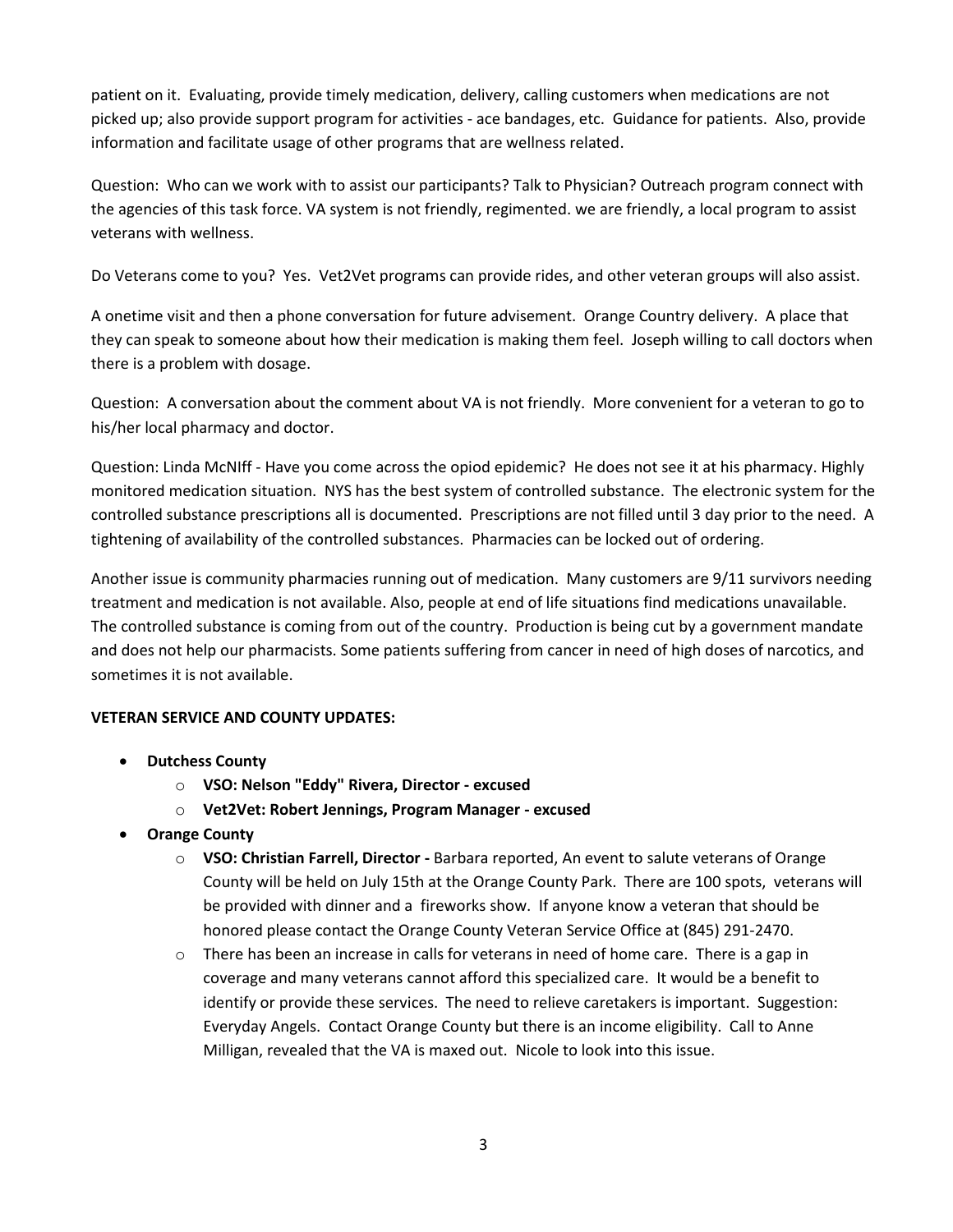- o **Vet2Vet: Larry Neumann, Program Coordinator -** Provided a slide show of past events, and reported on Armed Forces Day, Paintball Competition, Salute to Veterans, Rolling Thunder Salute to Veterans Ride. Many upcoming events - go out and participate.
- **Putnam County**
	- o **VSO: Karl Rohde, Director -** Because of budget cuts itinerant offices, training have been will be closed and restructured. The NYS veterans affairs offices in Putnam County will be closed and services are to be provided at Castle Point. Karl requested help in the form of calls to request the offices stay open. The main purpose is to serve veterans. Currently, serves many veterans in that area and many neighboring communities. Many services will not be available if these offices are closed.
- **Rockland County**
	- o **VSO: Dr. Allen L Hershman, Veteran Services Coordinator** We had the first "finding your new mission" event. We anticipated about 200 - there were about 150. A lot presentations and speakers. Next year, planning to get a better turn out. Opening and closing were fantastic.
- Next military behavioral 9/9 16 & 23, 8am and Rockland County Community College. 20 slots and have 6 signed up. Contact him for prospective students. He is trying to provide training in other locations.
	- o Have a survivor's group that is meeting. Very successful. The current facilitators are being deployed. A need for someone to facilitate the group. 2 hours once a month.
- **Sullivan County**
	- o **VSO: Howie Goldsmith, Coordinator - excused**
- **Office of US Representative Sean Patrick Maloney**
	- o **Cullen Lyons, Veteran and Military Advocate - excused**

# **NEW BUSINESS/SUB-COMMITTEES:**

# **2017 HVVTF Initiatives -** Linda McNiff reported

- **QRF: Quick Reaction Force** Identifying community leads to create a core base for establishing a rapid response to a crisis situation. (Larry, Christian and Linda contacts) .
- **2017 Veteran Appreciation Day at Renegades Dutchess Stadium** Linda handing out flyers. Need of sponsorship. 1,500 veterans and family members. Renegade decorating with military theme. If you would like space, up to 36 tables - some can share. Game at 7:05pm. It will be very exciting. Invitation to attend and wants to accommodate all to participate.
- **HV Task Force website -** Currently in negotiations. May be going live with Google docs to make minutes and other paperwork accessible. Get logos to Larry.
- **Paintball Competition/Trophy Event -** Everyone is a winner**.** Trophy is going to make tour of all VSOs.

# **TASK FORCE HOMELESS CASES/REFERRALS/NEW CASES -Linda McNif**

- 6 homeless veterans in orange county
	- o 1 housed on 12th
	- o 1 housed on 15th
	- o 1 waiting on HUD bash